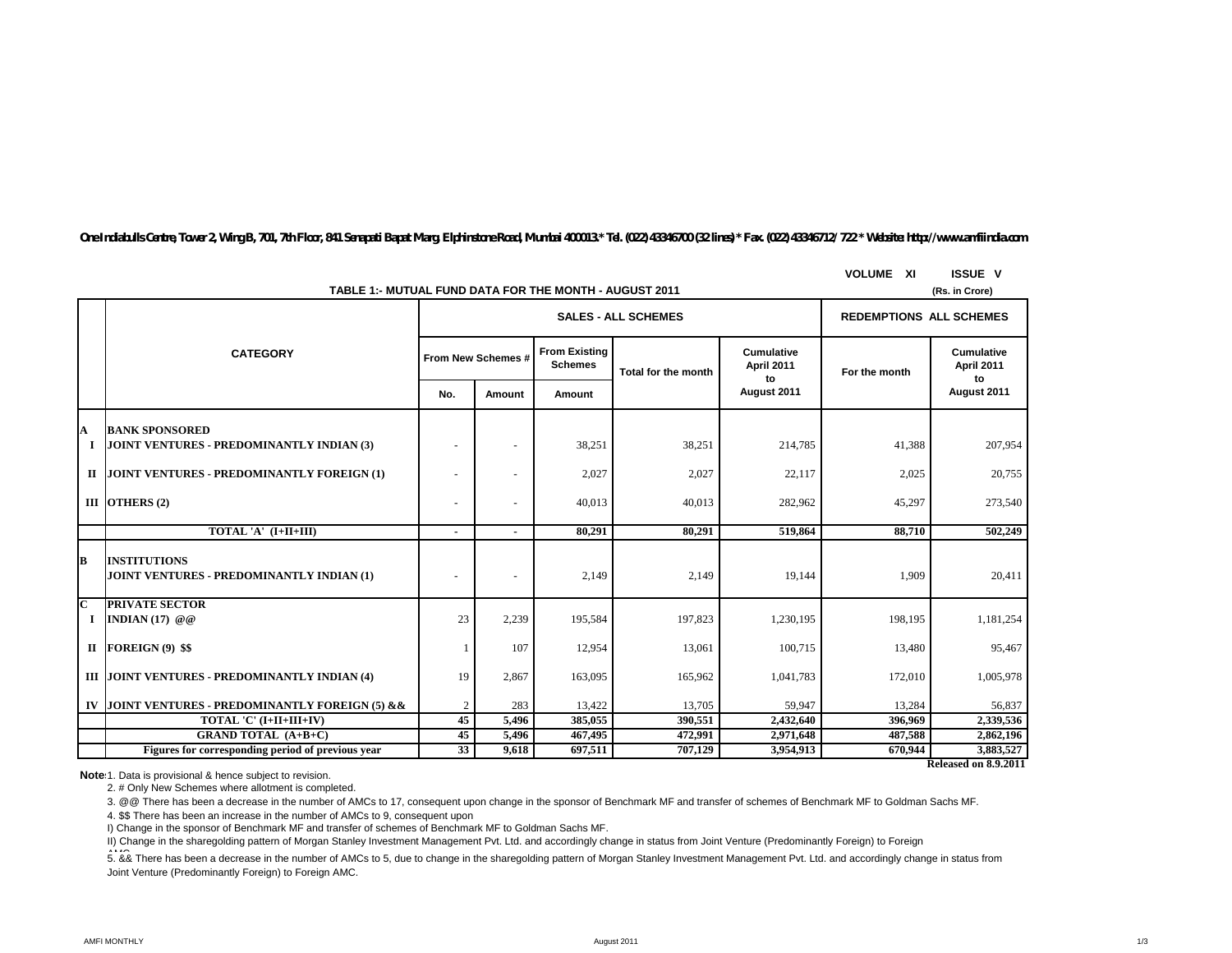#### **TABLE 2:- SALES DURING THE MONTH OF AUGUST 2011 - TYPE AND CATEGORY WISE 2.1 \*NEW SCHEMES LAUNCHED (ALLOTMENT COMPLETED)**

|                                | Open End             |        | <b>Close End</b>     |        |                      | <b>TOTAL</b><br><b>Interval Fund</b> |                      |        |
|--------------------------------|----------------------|--------|----------------------|--------|----------------------|--------------------------------------|----------------------|--------|
|                                | <b>No.of Schemes</b> | Amount | <b>No.of Schemes</b> | Amount | <b>No.of Schemes</b> | Amount                               | <b>No.of Schemes</b> | Amount |
| <b>INCOME</b>                  |                      |        | 44                   | 5,490  |                      | $\overline{\phantom{0}}$             | 44                   | 5,490  |
| <b>IEQUITY</b>                 |                      |        |                      |        |                      |                                      |                      |        |
| <b>BALANCED</b>                |                      |        |                      |        |                      |                                      |                      |        |
| <b>LIQUID/MONEY MARKET</b>     |                      |        |                      |        |                      |                                      |                      |        |
| GILT                           |                      |        |                      |        |                      |                                      |                      |        |
| <b>ELSS - EQUITY</b>           |                      |        |                      |        |                      |                                      |                      |        |
| <b>GOLD ETF</b>                |                      |        |                      |        |                      |                                      |                      |        |
| <b>OTHER ETFS</b>              |                      |        |                      |        |                      |                                      |                      |        |
| <b>FUND OF FUNDS INVESTING</b> |                      |        |                      |        |                      |                                      |                      |        |
| <b>OVERSEAS</b>                |                      |        |                      |        |                      | $\overline{\phantom{a}}$             |                      |        |
| <b>TOTAL</b>                   |                      |        | 44                   | 5,490  |                      |                                      | 45                   | 5,496  |

#### **\*NEW SCHEMES LAUNCHED :**

| <b>OPEN END EQUITY:</b>    | <b>Edelweiss Select Midcap Fund</b>                                                                                                                                                                                                                                                                                                                                                                                                                                                                                                                                                                                                                                                                                                                                                                                                                                                                                                                                                                                                                                                                                                                     |
|----------------------------|---------------------------------------------------------------------------------------------------------------------------------------------------------------------------------------------------------------------------------------------------------------------------------------------------------------------------------------------------------------------------------------------------------------------------------------------------------------------------------------------------------------------------------------------------------------------------------------------------------------------------------------------------------------------------------------------------------------------------------------------------------------------------------------------------------------------------------------------------------------------------------------------------------------------------------------------------------------------------------------------------------------------------------------------------------------------------------------------------------------------------------------------------------|
| <b>ICLOSE END INCOME :</b> | Axis Hybrid Fund Series 1: Birla Sun Life FTP - Series DH. Series DI. Series DJ and Series DK: BNP Paribas FTF Series 22 D: DSP BlackRock FMP 6M Series 10<br>and Series 11, Series 5 - 3M, Series 6 - 12M, Series 7 - 12M and Series 8 - 3M; DWS Fixed Term Fund Series 87 and Series 88; HDFC FMP 375D July 2011 (2) Series<br>XVIII, 13M August 2011 (1) Series XVIII and 92D August 2011 (1) Series XVIII; HSBC Fixed Term Series 81; ICICI Prudential Capital Protection Oriented Fund Series<br>III - 24 Months Plan, ICICI Prudential Multiple Yield Fund - Plan C, ICICI Prudential FMP Series 57 - 1 Year Plan D, Series 58 - 2 Year Plan E, Series 59 - 1 Year Plan<br>B and Plan C; IDFC FMP YS 45 and YS 46; JM FMF Series XX Plan A; Kotak FMP Series 55 and Series 56; L & T FMP IV (July 24M A) and (August 91 D A);<br>Principal Pnb FMP Series A1; Reliance Fixed Horizon Fund - XX - Series 4, Series 11, Series 23 and Series 24; Religare FMP Series VIII Plan F (369 Days);<br>Sundaram Capital Protection Oriented Fund 2 Years (Series 3) and 3 Years (Series 4); Sundaram FTP - BF, BG, BH and BJ; Tata FMP Series 36 Scheme B. |

#### **2.2 EXISTING SCHEMES**

|                                | Open End             |         | <b>Close End</b>     |                          |                      | <b>TOTAL</b><br><b>Interval Fund</b> |                      |         |
|--------------------------------|----------------------|---------|----------------------|--------------------------|----------------------|--------------------------------------|----------------------|---------|
|                                | <b>No.of Schemes</b> | Amount  | <b>No.of Schemes</b> | Amount                   | <b>No.of Schemes</b> | Amount                               | <b>No.of Schemes</b> | Amount  |
| <b>INCOME</b>                  | 215                  | 47,658  | 335                  | 787                      | 33                   | 1,026                                | 583                  | 49,471  |
| <b>IEQUITY</b>                 | 304                  | 5,619   |                      |                          |                      |                                      | 311                  | 5,619   |
| <b>BALANCED</b>                | 31                   | 593     |                      | $\overline{\phantom{0}}$ |                      |                                      | 31                   | 593     |
| <b>LIQUID/MONEY MARKET</b>     | 54                   | 410,023 |                      | $\overline{\phantom{0}}$ |                      |                                      | 54                   | 410,023 |
| <b>GILT</b>                    | 38                   | 325     |                      | $\overline{\phantom{0}}$ |                      |                                      | 38                   | 325     |
| <b>IELSS - EQUITY</b>          | 36                   | 195     | 12                   |                          |                      |                                      | 48                   | 195     |
| <b>GOLD ETF</b>                |                      | 857     |                      | $\overline{\phantom{0}}$ |                      |                                      |                      | 857     |
| <b>IOTHER ETFS</b>             | 20                   | 336     |                      |                          |                      |                                      | 20                   | 336     |
| <b>FUND OF FUNDS INVESTING</b> | 18 <sup>1</sup>      | 76      |                      | $\overline{\phantom{a}}$ |                      |                                      | 18                   | 76      |
| <b>OVERSEAS</b>                |                      |         |                      |                          |                      |                                      |                      |         |
| <b>TOTAL</b>                   | 7271                 | 465,682 | 354                  | 787                      | 33                   | 1,026                                | 1114                 | 467,495 |

Notes:The change in number of existing schemes is because of the maturity and reclassification of some of the existing schemes.

^ Amount mobilised by new plans launched under existing scheme.

# **2.3 TOTAL OF ALL SCHEMES**

|                                                   | Open End             |         | <b>Close End</b>     |        | <b>Interval Fund</b> |        | <b>TOTAL</b>         |         |
|---------------------------------------------------|----------------------|---------|----------------------|--------|----------------------|--------|----------------------|---------|
|                                                   | <b>No.of Schemes</b> | Amount  | <b>No.of Schemes</b> | Amount | <b>No.of Schemes</b> | Amount | <b>No.of Schemes</b> | Amount  |
| <b>INCOME</b>                                     | 215                  | 47,658  | 379                  | 6,277  | 33                   | 1,026  | 627                  | 54,961  |
| <b>IEQUITY</b>                                    | 305                  | 5,625   |                      |        |                      |        | 312                  | 5,625   |
| <b>BALANCED</b>                                   | 31                   | 593     |                      |        |                      |        | 31                   | 593     |
| <b>LIQUID/MONEY MARKET</b>                        | 54                   | 410,023 |                      |        |                      |        | 54                   | 410,023 |
| <b>IGILT</b>                                      | 38                   | 325     |                      |        |                      |        | 38                   | 325     |
| <b>IELSS - EQUITY</b>                             | 36                   | 195     | 12                   |        |                      |        | 48                   | 195     |
| <b>GOLD ETF</b>                                   |                      | 857     |                      |        |                      |        |                      | 857     |
| <b>OTHER ETFS</b>                                 | 20                   | 336     |                      |        |                      |        | 20                   | 336     |
| <b>FUND OF FUNDS INVESTING</b><br><b>OVERSEAS</b> | 18                   | 76      |                      |        |                      |        | 18                   | 76      |
| <b>TOTAL</b>                                      | 728                  | 465,688 | 398                  | 6,277  | 33                   | 1.026  | 1.159                | 472,991 |